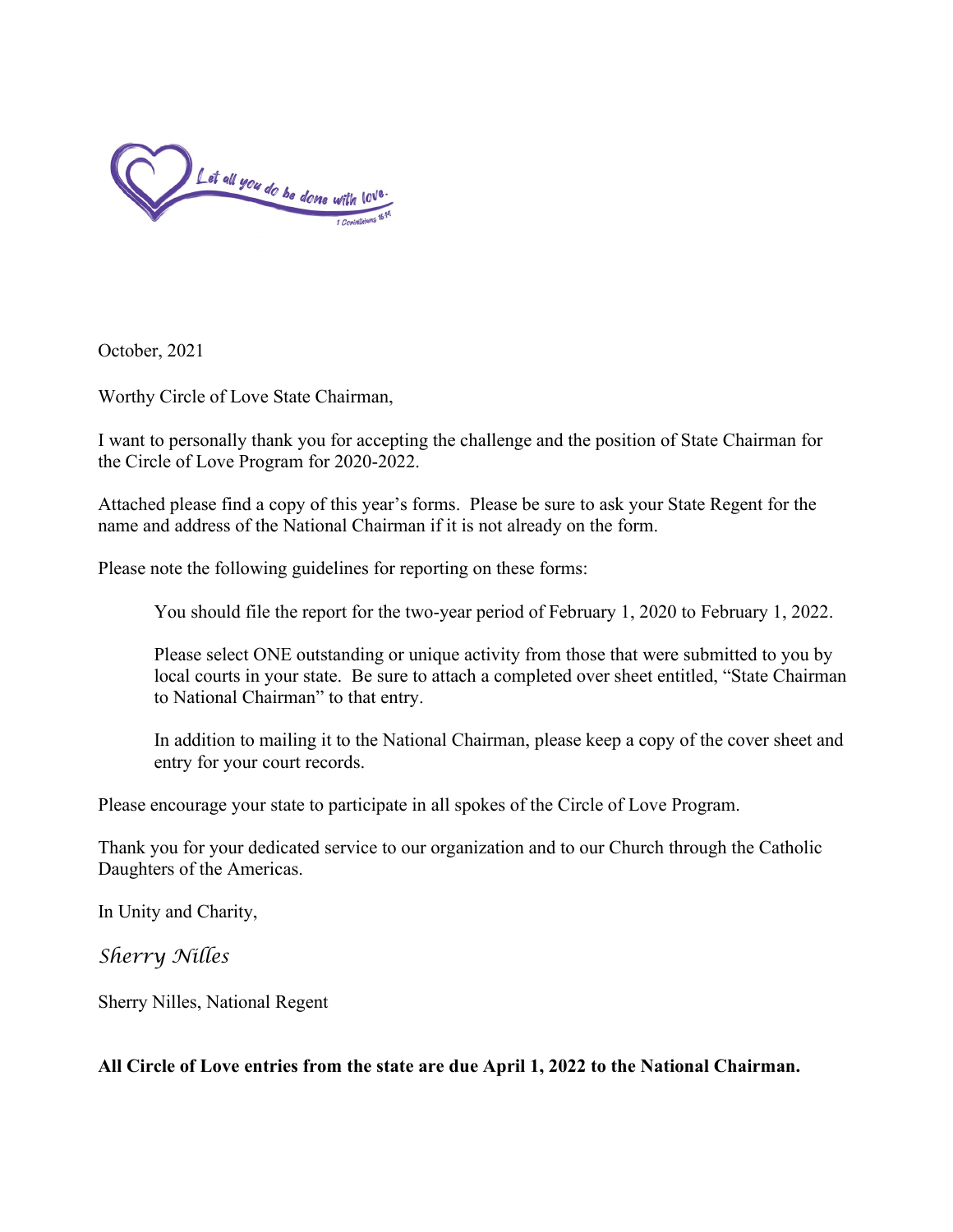

### **State Chairman to National Chairman Catholic Daughters of the Americas LEADERSHIP Circle of Love Reporting Form February 1, 2020-February 1, 2022**

| Court Name          |                          |  |       |  |  |
|---------------------|--------------------------|--|-------|--|--|
|                     | Regent<br>Local Chairman |  |       |  |  |
| Number of Members   |                          |  | Email |  |  |
|                     |                          |  |       |  |  |
|                     |                          |  |       |  |  |
|                     |                          |  |       |  |  |
| Address             |                          |  |       |  |  |
|                     |                          |  |       |  |  |
| <b>State Regent</b> |                          |  |       |  |  |

## **Title of the Project**

Attach the local court project you found most impactful to this form.

Mail to: Essie Walker P.O. Box 664 Matthews, NC 28106 Email: [Walkerme772@gmail.com](mailto:Walkerme772@gmail.com) **All State Circle of Love forms are due to the National Chairman by April 1, 2022**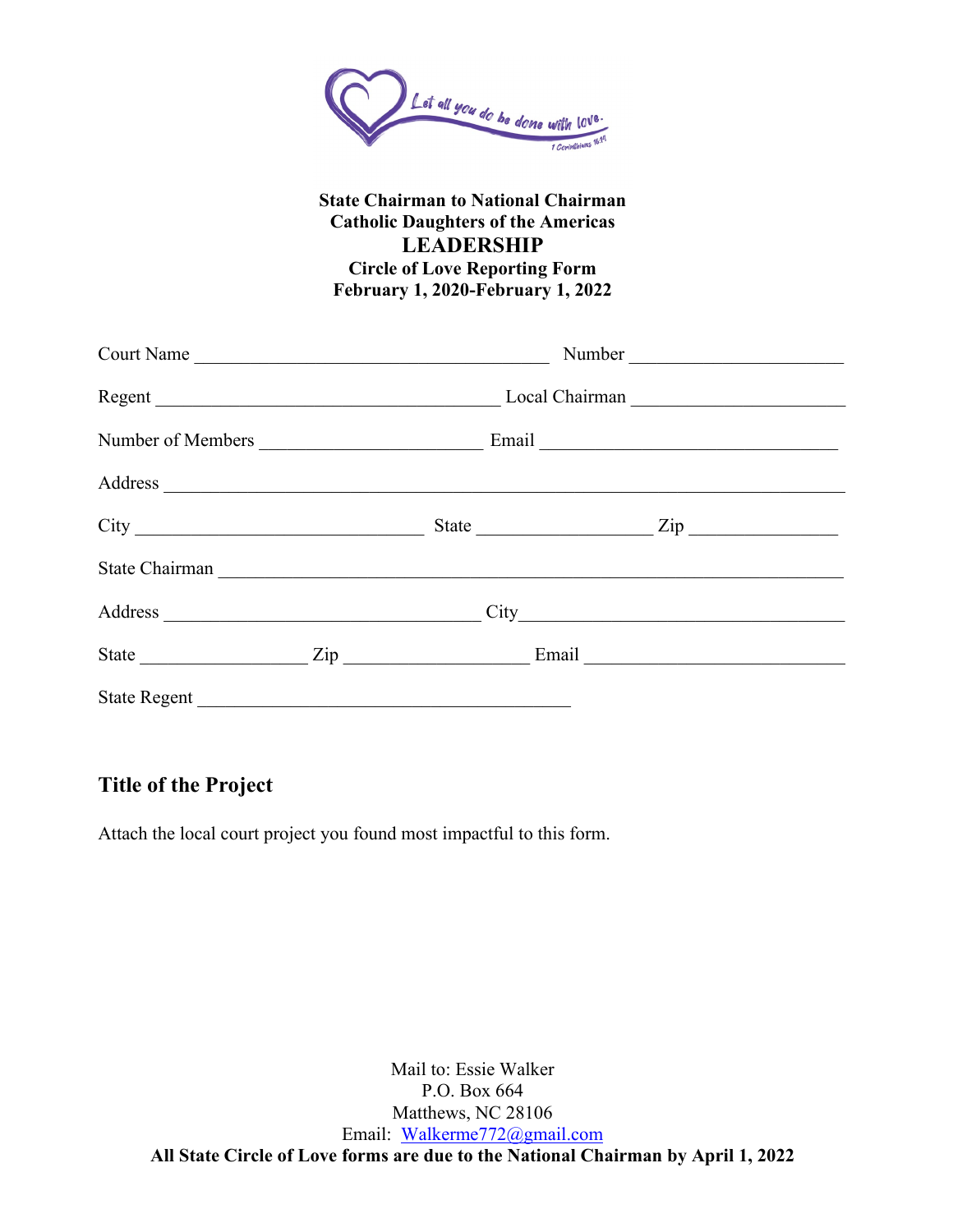

### **State Chairman to National Chairman Catholic Daughters of the Americas Family Circle of Love Reporting Form February 1, 2020-February 1, 2022**

|                     | Court Name |  |                |  |  |  |
|---------------------|------------|--|----------------|--|--|--|
| Regent              |            |  | Local Chairman |  |  |  |
| Number of Members   |            |  | Email          |  |  |  |
|                     |            |  |                |  |  |  |
|                     |            |  |                |  |  |  |
| State Chairman      |            |  |                |  |  |  |
|                     |            |  |                |  |  |  |
|                     |            |  |                |  |  |  |
| <b>State Regent</b> |            |  |                |  |  |  |

## **Title of the Project**

Attach the local court project you found most impactful to this form.

Mail to: Nancy Bambenek P.O. Box 583 St. Charles, MN 66972 Email: [nancy@hbcsc.net](mailto:nancy@hbcsc.net) **All State Circle of Love forms are due to the National Chairman by April, 1, 2022**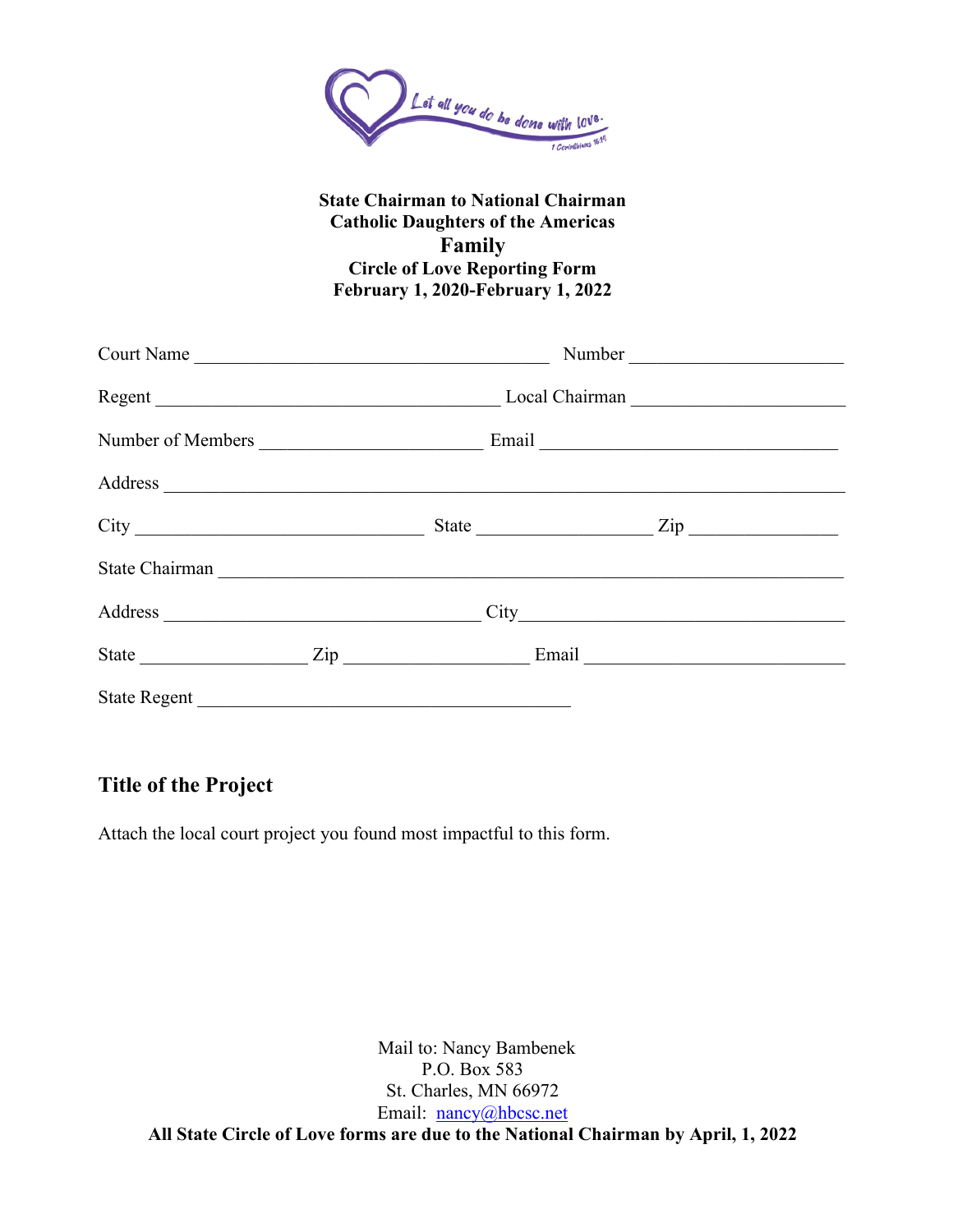

### **State Chairman to National Chairman Catholic Daughters of the Americas Quality of Life Circle of Love Reporting Form February 1, 2020-February 1, 2022**

| Court Name                 |  |       |                |  |
|----------------------------|--|-------|----------------|--|
|                            |  |       | Local Chairman |  |
| Number of Members          |  | Email |                |  |
|                            |  |       |                |  |
|                            |  |       |                |  |
|                            |  |       |                |  |
|                            |  |       |                |  |
| State <u>Zip Zip Email</u> |  |       |                |  |
| <b>State Regent</b>        |  |       |                |  |

## **Title of the Project**

Attach the local court project you found most impactful to this form.

Mail to: Emily Guilherme 14691 Walters Street Corona, CA 92880 Email: emthanga1@aol.com **All State Circle of Love forms are due to the National Chairman by April, 1, 2022**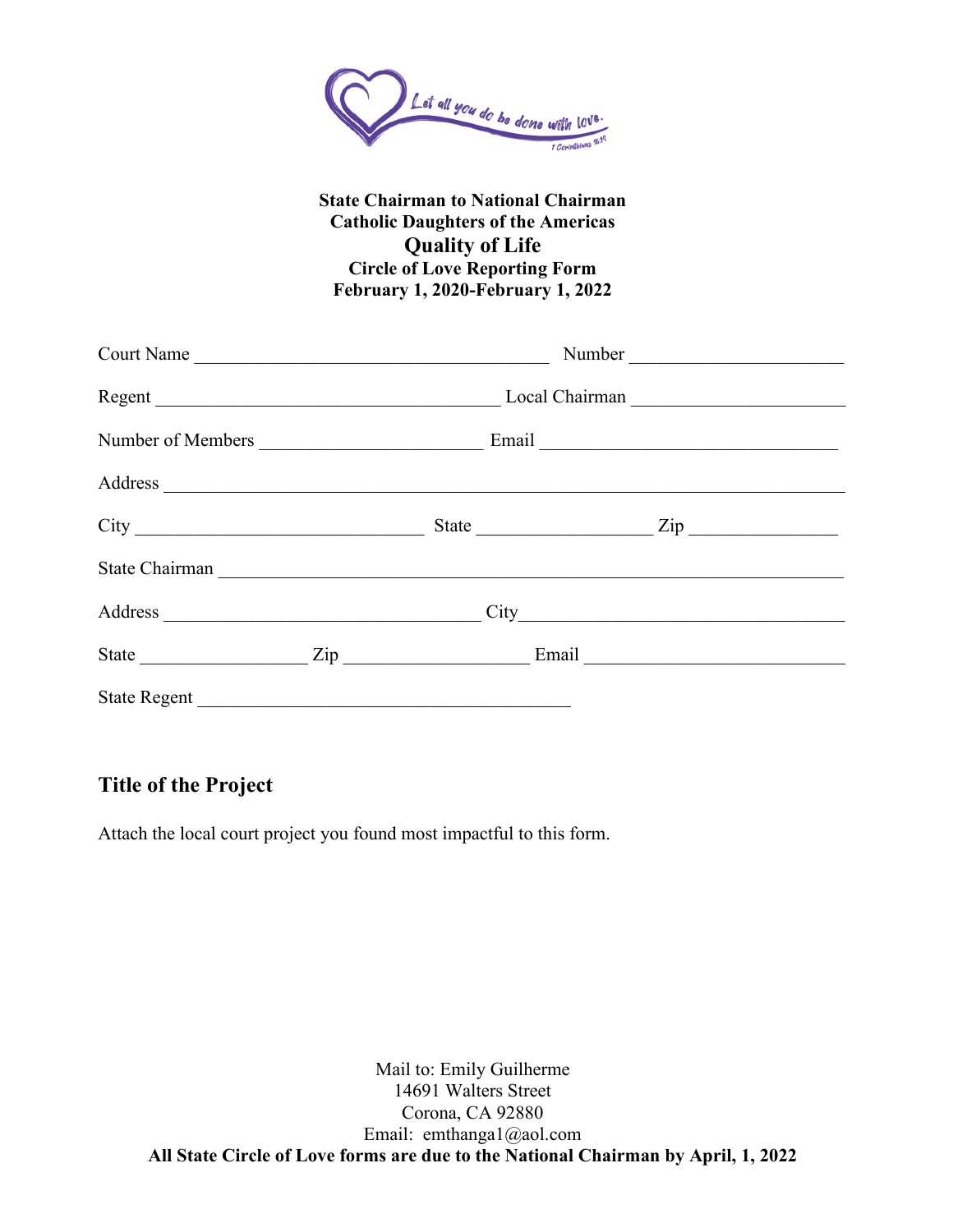

### **State Chairman to National Chairman Catholic Daughters of the Americas Spiritual Enhancement Circle of Love Reporting Form February 1, 2020-February 1, 2022**

| Court Name                                                                                                                                                                                                                    |  |                | Number |                  |
|-------------------------------------------------------------------------------------------------------------------------------------------------------------------------------------------------------------------------------|--|----------------|--------|------------------|
| Regent                                                                                                                                                                                                                        |  | Local Chairman |        |                  |
| Number of Members                                                                                                                                                                                                             |  | Email          |        |                  |
|                                                                                                                                                                                                                               |  |                |        |                  |
|                                                                                                                                                                                                                               |  | State          |        | $\mathsf{Zip}\_$ |
| State Chairman National Chairman National Chairman National Chairman National Chairman National Chairman National Chairman National Chairman National Chairman National Chairman National Chairman National Chairman National |  |                |        |                  |
|                                                                                                                                                                                                                               |  |                |        |                  |
| State <u>Zip</u>                                                                                                                                                                                                              |  |                | Email  |                  |
| <b>State Regent</b>                                                                                                                                                                                                           |  |                |        |                  |

# **Title of the Project**

Attach the local court project you found most impactful to this form.

Mail to: Connie Dronette 610 Pitre Street Sulphur, LA 70663 Email: conniecda@yahoo.com **All State Circle of Love forms are due to the National Chairman by April, 1, 2022**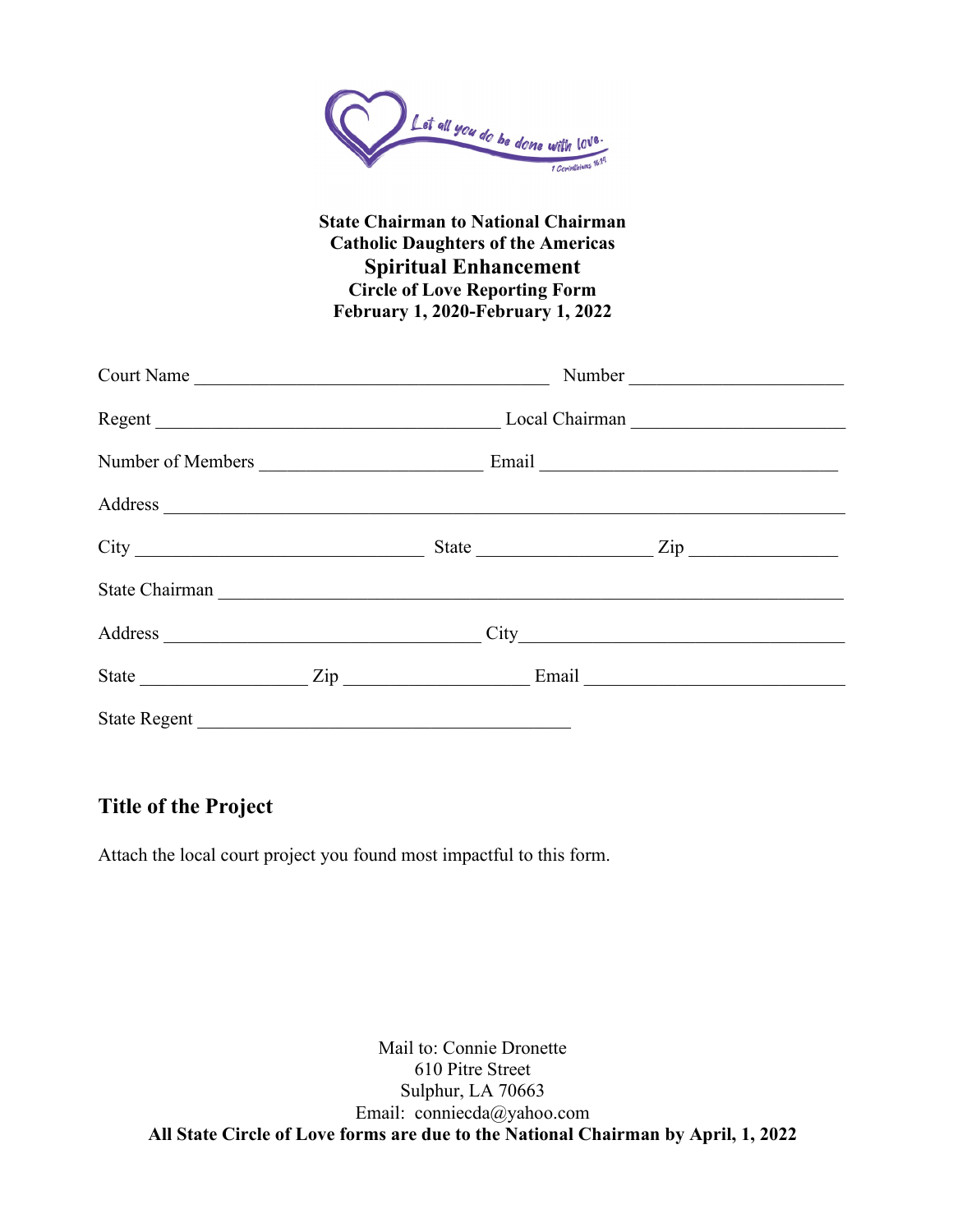

### **State Chairman to National Chairman Catholic Daughters of the Americas Education Circle of Love Reporting Form February 1, 2020-February 1, 2022**

| Court Name          |  |                |  |  |  |
|---------------------|--|----------------|--|--|--|
| Regent              |  | Local Chairman |  |  |  |
| Number of Members   |  | Email          |  |  |  |
|                     |  |                |  |  |  |
|                     |  |                |  |  |  |
| State Chairman      |  |                |  |  |  |
|                     |  |                |  |  |  |
|                     |  |                |  |  |  |
| <b>State Regent</b> |  |                |  |  |  |

## **Title of the Project**

Attach the local court project you found most impactful to this form.

Mail to: Darlene Moritz 2015 225th St. Milford, IA 51352 Email: [cda4dar@outlook.com](mailto:cda4dar@outlook.com) **All State Circle of Love forms are due to the National Chairman by April, 1, 2022**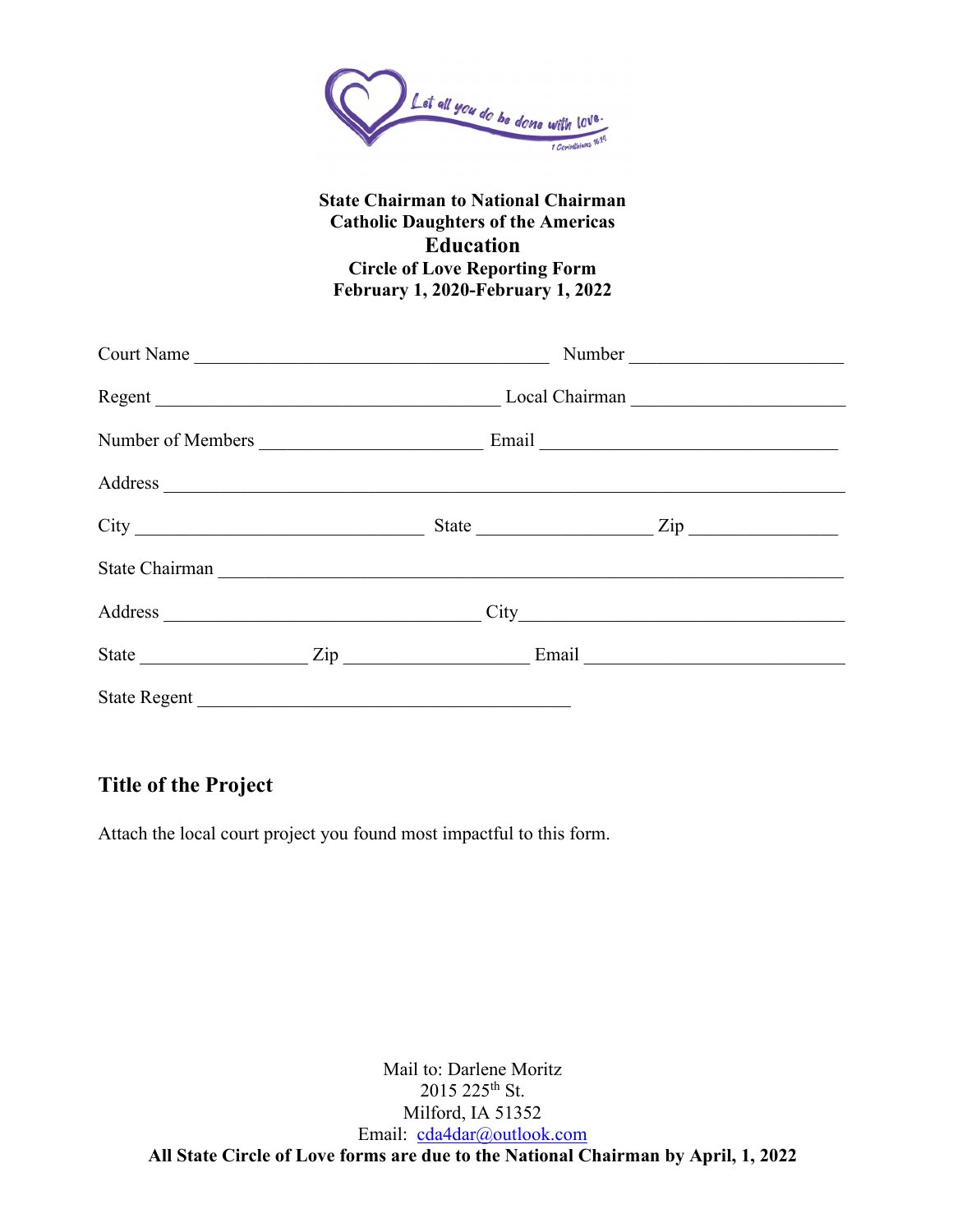

### **State Chairman to National Chairman Catholic Daughters of the Americas Legislation Circle of Love Reporting Form February 1, 2020-February 1, 2022**

| Court Name                                                                                                                                                                                                                    |  |  |       |                  |  |
|-------------------------------------------------------------------------------------------------------------------------------------------------------------------------------------------------------------------------------|--|--|-------|------------------|--|
|                                                                                                                                                                                                                               |  |  |       |                  |  |
| Number of Members                                                                                                                                                                                                             |  |  | Email |                  |  |
|                                                                                                                                                                                                                               |  |  |       |                  |  |
|                                                                                                                                                                                                                               |  |  | State | $\mathsf{Zip}\_$ |  |
| State Chairman National Chairman National Chairman National Chairman National Chairman National Chairman National Chairman National Chairman National Chairman National Chairman National Chairman National Chairman National |  |  |       |                  |  |
|                                                                                                                                                                                                                               |  |  |       |                  |  |
| State Zip                                                                                                                                                                                                                     |  |  |       |                  |  |
| <b>State Regent</b>                                                                                                                                                                                                           |  |  |       |                  |  |

## **Title of the Project**

Attach the local court project you found most impactful to this form.

Mail to: Eileen Peterson 6 Patrick Natale Court Stoney Point, NY 10988 Email: [rachelminister1@aol.com](mailto:rachelminister1@aol.com) **All State Circle of Love forms are due to the National Chairman by April, 1, 2022**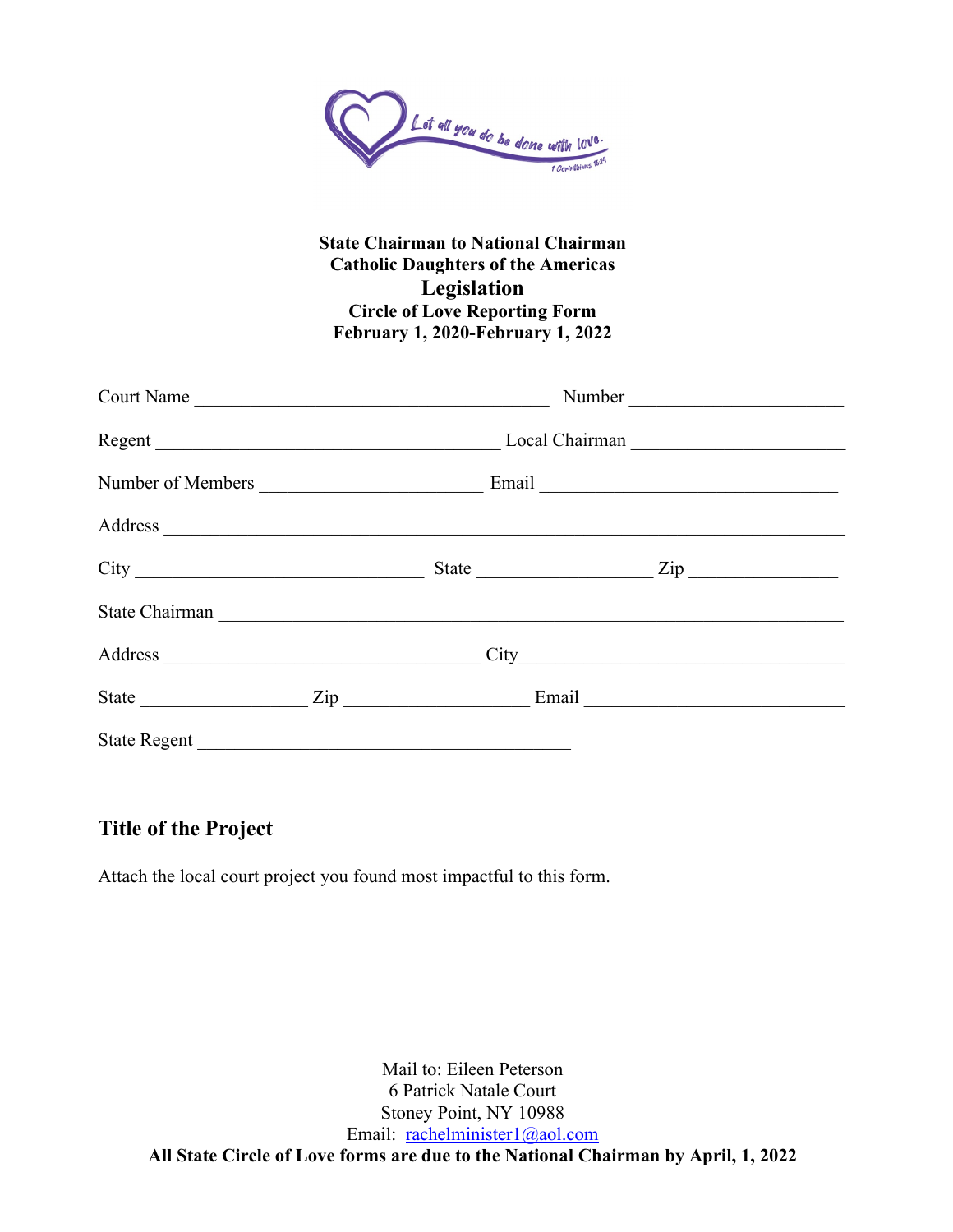

### **State Chairman to National Chairman Catholic Daughters of the Americas Youth/JCDA Circle of Love Reporting Form February 1, 2020-February 1, 2022**

| Court Name                                                                                                                                                                                                                    |                   |  | Number           |  |  |  |
|-------------------------------------------------------------------------------------------------------------------------------------------------------------------------------------------------------------------------------|-------------------|--|------------------|--|--|--|
|                                                                                                                                                                                                                               |                   |  |                  |  |  |  |
|                                                                                                                                                                                                                               | Number of Members |  |                  |  |  |  |
|                                                                                                                                                                                                                               |                   |  |                  |  |  |  |
|                                                                                                                                                                                                                               |                   |  | State <u>Zip</u> |  |  |  |
| State Chairman National Chairman National Chairman National Chairman National Chairman National Chairman National Chairman National Chairman National Chairman National Chairman National Chairman National Chairman National |                   |  |                  |  |  |  |
|                                                                                                                                                                                                                               |                   |  |                  |  |  |  |
|                                                                                                                                                                                                                               |                   |  |                  |  |  |  |
| <b>State Regent</b>                                                                                                                                                                                                           |                   |  |                  |  |  |  |

## **Title of the Project**

Attach the local court project you found most impactful to this form.

Mail to: Ivone da Silveira Urb. Sagrado Corazon 421 Calle San Jovina San Juan, Puerto Rico 00926 Email: <u>[Ivone\\_ceip@yahoo.com](mailto:Ivone_ceip@yahoo.com)</u> **All State Circle of Love forms are due to the National Chairman by April, 1, 2022**